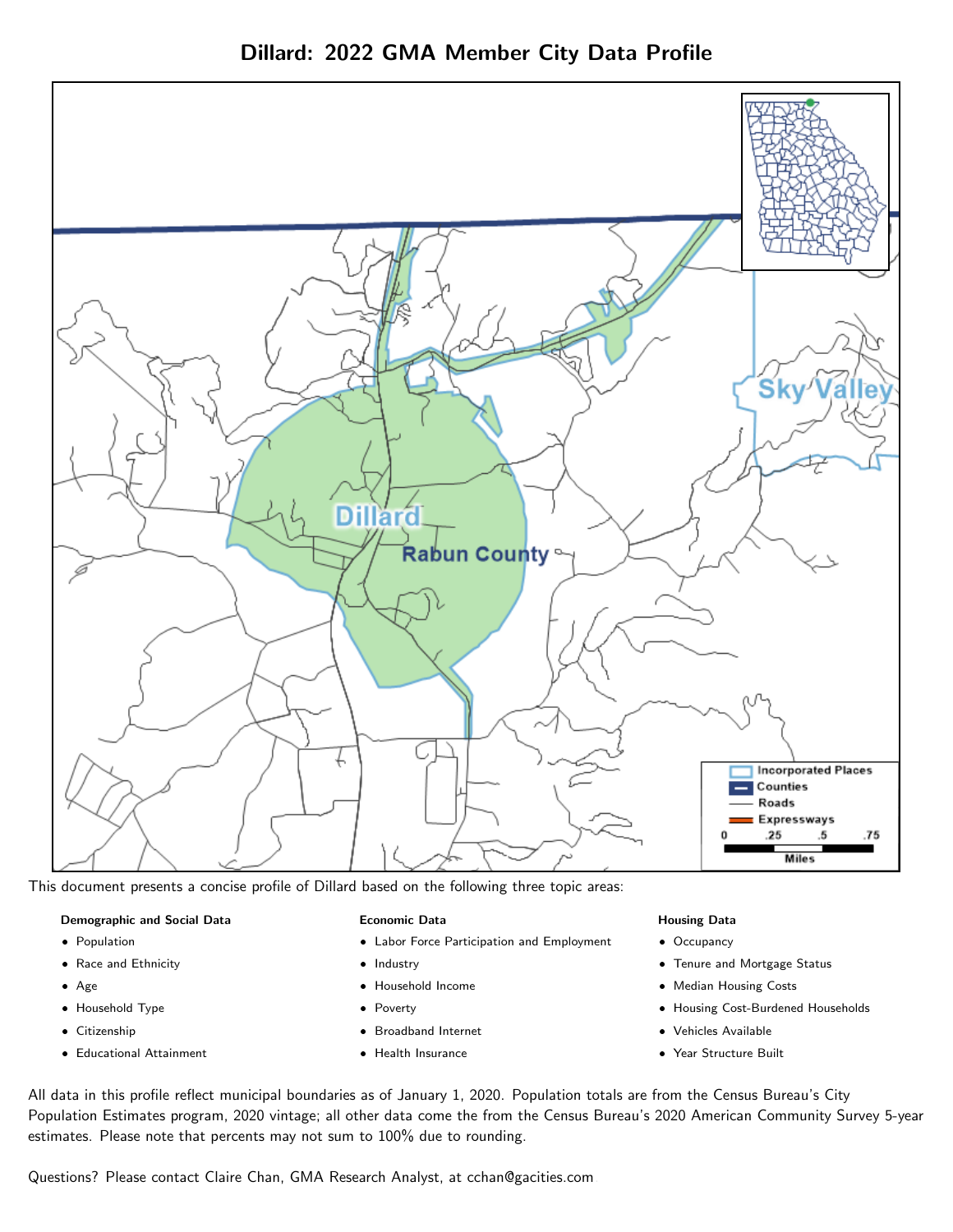# Dillard: Demographic and Social





## **Citizenship**



Source: American Community Survey, 2020 5-year estimates, table B05002 Source: American Community Survey, 2020 5-year estimates, table B15002

## Race and Ethnicity



Source: U.S. Census Bureau, City Population Estimates, 2020 vintage Source: American Community Survey, 2020 5-year estimates, table B03002



Source: American Community Survey, 2020 5-year estimates, table B01001 Source: American Community Survey, 2020 5-year estimates, table B11001

## Educational Attainment



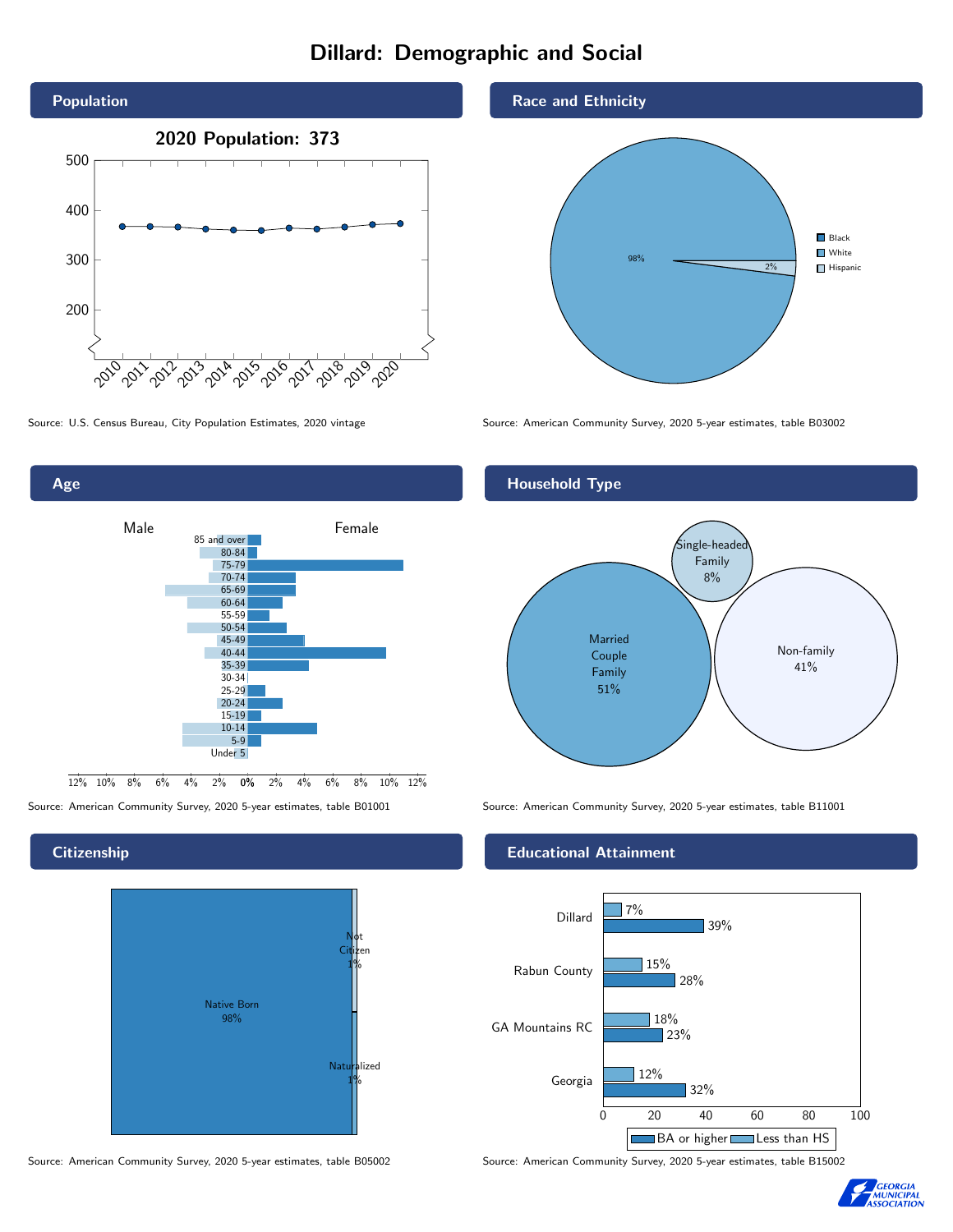# Dillard: Economic



Source: American Community Survey, 2020 5-year estimates, table B23001 Note: Unemployment rate is based upon the civilian labor force.

# Household Income



Source: American Community Survey, 2020 5-year estimates, tables B19013 and B19025 Source: American Community Survey, 2020 5-year estimates, table B17010



Source: American Community Survey, 2020 5-year estimates, table B28002 Source: American Community Survey, 2020 5-year estimates, table B18135

## Industry

| Agriculture, forestry, fishing and hunting, and mining      | $0\%$ |
|-------------------------------------------------------------|-------|
| Construction                                                | 4%    |
| Manufacturing                                               | 3%    |
| <b>Wholesale Trade</b>                                      | 3%    |
| Retail Trade                                                | 10%   |
| Transportation and warehousing, and utilities               | $0\%$ |
| Information                                                 | $0\%$ |
| Finance and insurance, real estate, rental, leasing         | 14%   |
| Professional, scientific, mgt, administrative, waste mgt    | 35%   |
| Educational services, and health care and social assistance | 14%   |
| Arts, entertainment, recreation, accommodation, food        | 9%    |
| service                                                     |       |
| Other services, except public administration                | 6%    |
| Public administration                                       | 4%    |

Source: American Community Survey, 2020 5-year estimates, table C24030

## Poverty



## **Health Insurance**